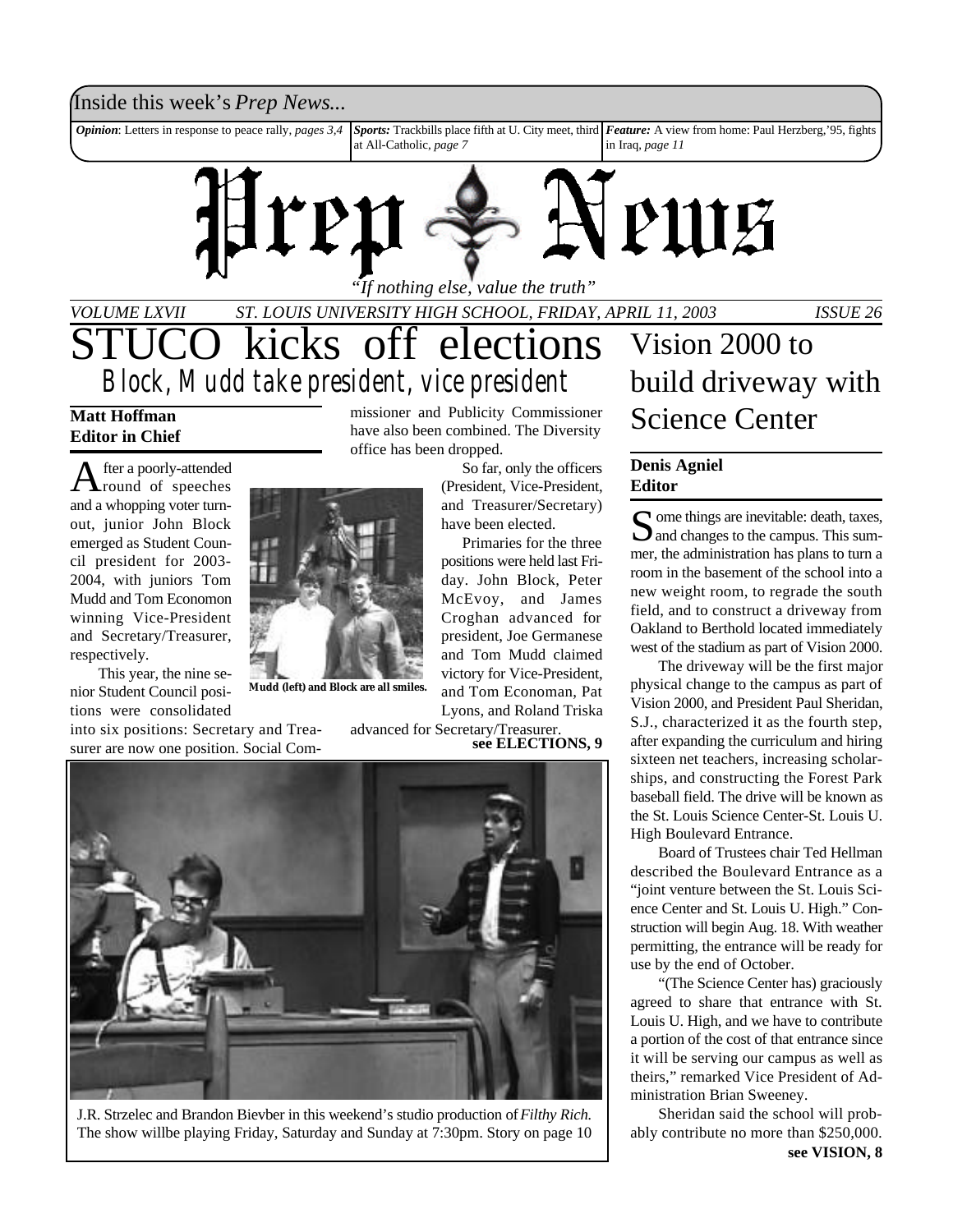# **News** April 11, 2003 Code of respect forum set for April 15

## **Geoff Brusca Editor**

O n Tuesday, April 15, the Respect Committee will hold a forum during activity period in the North American Martyrs Chapel to discuss the writing of a code of respect.

The committee, formed along with the other Care Team committees during the summer meetings, has made recommendations for amending the Parent-Student Handbook, has recommended changes to the counseling department with regards to Senior Advisors, has written guidelines for guest speakers, and is now working on a code of respect, the making of which is one of their primary goals. They will be holding the forum to gain student input on the code.

"The committee wants students to be a part of this process very much," said committee chair Art Zinselmeyer. "What we're going to do is ask what they see are very specific topics, concepts, ideas, items—what they'd like to see in a code of respect. Is it gender issues? Is it race issues?"

The ideas discussed would then be put together in concrete form in the code, which Zinselmeyer envisioned as a guideline, like the Mission Statement, to which people could turn to see the school's accepted standards for respect.

"It tells the whole world how we want to behave toward each other," said Zinselmeyer. "Student to student. Student to adult. Adult to adult."

Zinselmeyer was very careful to point out what the code would not be, however:

# Sophomores travel to parishes, neighborhoods for day of service

# **Brian Fallon Core Staff**

On Saturday morning, sophomores n Saturday morning, sophomores their sophomore day of service. Ninety sophomores arrived at SLUH at 8:00 a.m. and worked until noon at ten sites scattered throughout St. Louis.

Pastoral Director Rob Garavaglia commented, "I thought the day was successful. It was a good opportunity in that people not only helped neighbors and residents clean up their neighborhood, but they were also exposed to neighborhoods they were probably never exposed to before."

Garavaglia contacted Operation Brightside of St. Louis, and together they coordinated work sites for the sophomores.

Students traveled to sites such as St. Matthew's and St. Cronin's parishes, the Soulard area, Lafayette and Tower Grove Parks, and an area near Calvary cemetery. Executive Director of Operation

Brightside Mary Lou Green noted that SLUH sophomores truly contributed to the sites that they worked at. She said, "Operation Brightside has been proud to work with SLUH. The young men are hard workers, and people have been so pleased and enthusiastic to have their assistance."

Sophomore Kevin Turcan commented, "It was an excellent opportunity to help out people and bond with classmates, and it was an all around fun day."

Sophomore Dan Queathem also thought that the day helped those in need: "I think that we went into an area that really needed our help, and you could see the products of our work. So we really saw the benefits of our actions."

After the sophomores returned from their project sites, a mass was celebrated in the SLUH chapel by history teacher Jeff Harrision, S.J. The Gospel was the story of the Good Samaritan. Harrison's homily expressed how this Gospel tied in with the day of service because students gave something back to their community.

"This is not an honor code. This is not about cheating. This is not about penalties for being disrespectful or dishonorable." He said that treating it as a law or strict rules of behavior would violate the spirit of the code.

The forum will offer a chance for the student body to voice ideas about respect and to engage in discussion about issues that could affect the entire school.

The plan would be for an official code of respect to be accepted by the entire student body next year at a public event, such as the Mass of the Holy Spirit, and then to be displayed throughout the school.

But Zinselmeyer was focused on the very near future: "What we're hoping is that, at this forum, students will get talking about respect."

# **Alex Sciuto Reporter** 22 Latin jocks compete in Columbia, MO

**L** ast Saturday morning, 22 dedicated<br>Latin students traveled approximately ast Saturday morning, 22 dedicated 75 miles west to Columbia, Mo. The scenery outside the bus was monotonous, the roads bumpy. Why would these nine freshmen, five sophomores, three juniors, and two seniors (three other juniors arrived later after SAT testing) along with their two brave leaders, Latin teachers Mary Lee "Magistra" McConaghy and Mark Tychonievich, come to such a place? They went for the annual Missouri Junior Classical League convention.

There were a number of events scheduled for last Friday and Saturday, including a chess tournament, art contests, open trivia contests, and an ultimate Frisbee tournament. The one event SLUH participated in was the Team Certamen, or the team trivia.

**see LATINFEST, 9**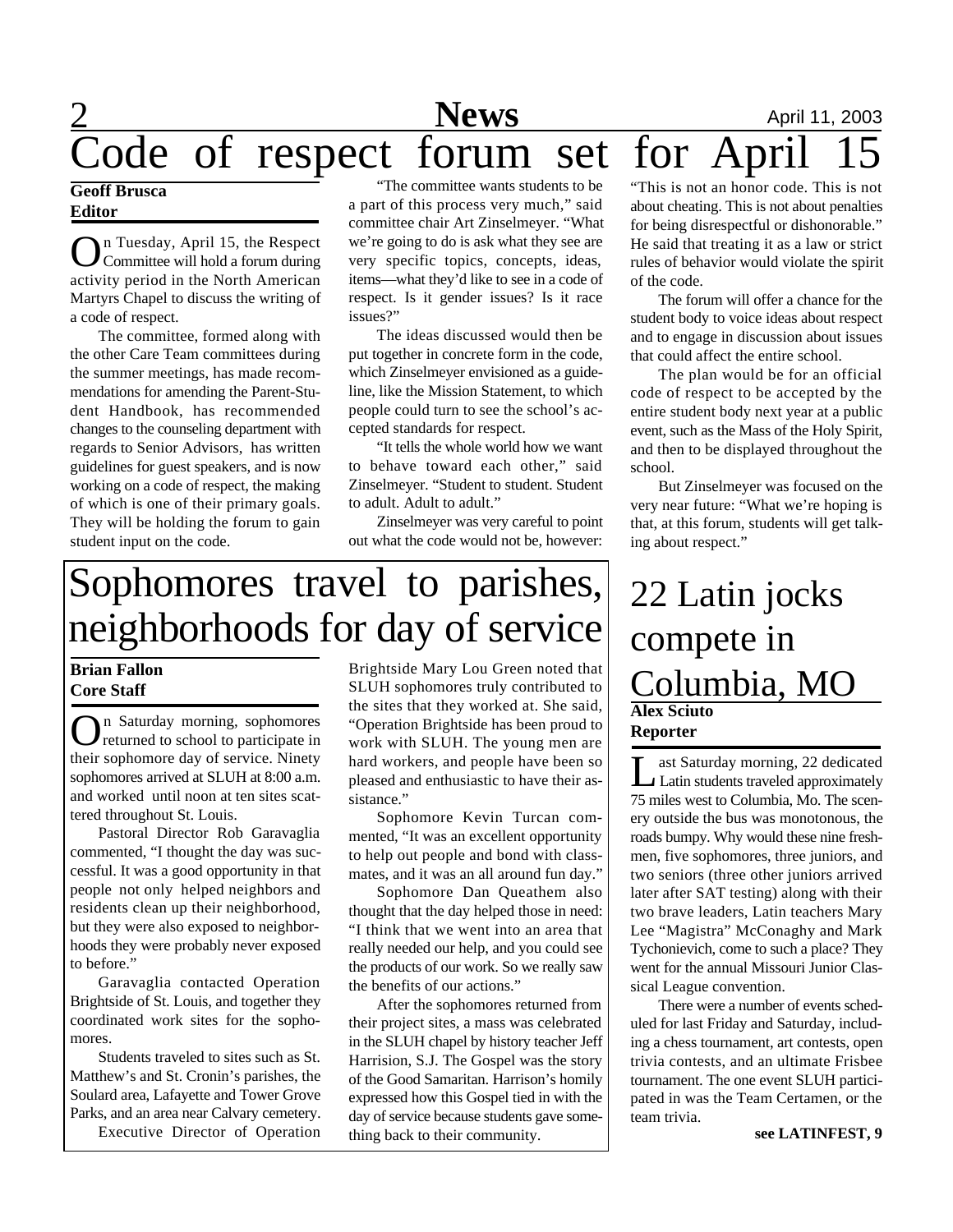# April 11, 2003 **Opinion** 3 LETTERS TO THE EDITOR In the modern world, protest is prayer

### To the Editor:

In Brian Kane's opinion column last week, he stated that the time for protesting the United States' war on Iraq has ended and the time for prayer is now. I believe, however, that while prayer may be effective for support and strength, active protest is necessary for real change.

Kane stated that, now that the war has started, all protests, and in particular the protest of March 30, are not as "acceptable" as the Pro-Life Club's annual trip to Washington, D.C. because they do not require as much sacrifice from their participants. To say that protesting the current war in Iraq does not involve sacrifice is simply wrong. People from all over the St. Louis area sacrificed their Sunday afternoon and risked ridicule and being labeled "un-American" by supporters of the war by protesting. The Pro-Life pilgrimage to Washington is a large, publicized, nationwide event with the support of churches and organizations all over the country, while the war protest on March 30 was a quickly-organized and independently publicized rally that did not have widespread support. In Washington, police closed Constitution Avenue, while the police at The World Wants Peace Rally would not allow marchers even to step on the streets of Forest Park without charging at them with their motorcycles.

(One local Catholic high school wouldn't even let protesters use its half-empty parking lot!) Also, the opposition during the Pro-Life march is small and controlled by police, while opposition at most war protests is free to engage ralliers. In my opinion, attending war protests requires even greater sacrifice than attending the Pro-Life trip.

Kane also stated that SLUH's Peace Coalition "forgets or minimalizes the presence of prayer in its actions." Kane admits, however, that the only actions of the Coalition that he has experienced are "a couple" of organizational meetings. It is true that during those meetings, the form of prayer that Kane believes is most effective was not the immediate focus. The focus of the Peace Coalition was, and still is, active and visible prayer in the form of protest. The Coalition's prayers can be seen in its signs, heard in its members' anti-war chants, and felt in the hearts of anyone who witnessed the rally. Its "childish bickering" included moments of silence for our troops and their families, communal prayers for Iraqi civilians, peace-supporting songs, passages from the Bible, a monetary collection to help distribute humanitarian assistance to Iraqis, the reading of the World War I-era poem "Dulce et Decorum Est," and first-hand accounts of the **see HALL, 10**

# Anti-war ralliers should rethink their actions

### To the Editor:

For the past few months, especially in the last couple of weeks, we have heard a lot of anti-war cries on TV, in the news, in school, and even in our own *Prep News*. What we don't see is much support for this war. I believe that this war is good. I fully support what the government is trying to accomplish in Iraq.

I think more people need to have a better trust in our government. We elected these people to make decisions for us, so let them make the decisions. It is obvious they've tried everything they could to avoid this war. No matter what anyone says, Bush *is* a smart guy, and his advisors are even smarter. There are some of the smartest people in the world working in our government, and I trust that they have tried to find a better way than war, but there just isn't. No one likes war. No one likes innocent people being killed, but that's part of war. I don't want us to have to go to war, but sometimes it's necessary.

Voicing our opinions and being free to voice them is the best thing about our country, but voicing your opinion needs to take place in an appropriate place. Last week's prayer service and Ash Wednesday's homily are two places these opinions should not come up. Opinions like these should not be forced on us in a medium where we cannot respond. In these two contexts, we are forced to be quiet and respectful, as we should be, to avoid facing disciplinary actions. I was offended when Geoff Stewart got up in front of our class during prayer service and said there has to be another way, speaking of the "peace rally," which by the pictures in the Commons was obviously an "Anti-war" or "Impeach Bush" rally.

To the people who actually attended this rally, or those who didn't and wished to, I ask: How dare you protest this war? How can you disgrace our troops who are in Iraq fighting for *your* right to protest what *they* are doing? If it weren't for people like them defending our freedom, you would not be able to protest. How can you, who never experienced what the Iraqi people have had to go through in the past 20 years, protest our troops' fight to free them from this evil man? Do you not want them to live without fear, without having to cheer for Saddam when he parades down the street? According to an Iraqi woman I saw on TV last week, they take school children out of school to attend these parades of Saddam's, and if they don't cheer hard enough, they take school children out and shoot them. How can you not support taking down someone who does this?

If you do support taking this freak (Hussein) down, STAND UP! Voice your opinion! Lord knows the anti-war people do. And for those who are against this war and still believe Saddam should be taken down, instead of whining about what we're doing over there, propose another plausible way. If there were actually a better way, as most of you say there is, tell us what it is. Please! I'd love to have another way to take down this regime as effectively as war, without all the destruction of war.

I support people who voice their opinion, but we all need to think about what we're really saying when we say or do things, and voice our opinions in a way in which others can have their say, too.

Supporter of the War in Iraq, Adam Storm, '03

**Editor's note: The Prep News will be running a short paper next week. We are accepting Letters to the Editor.**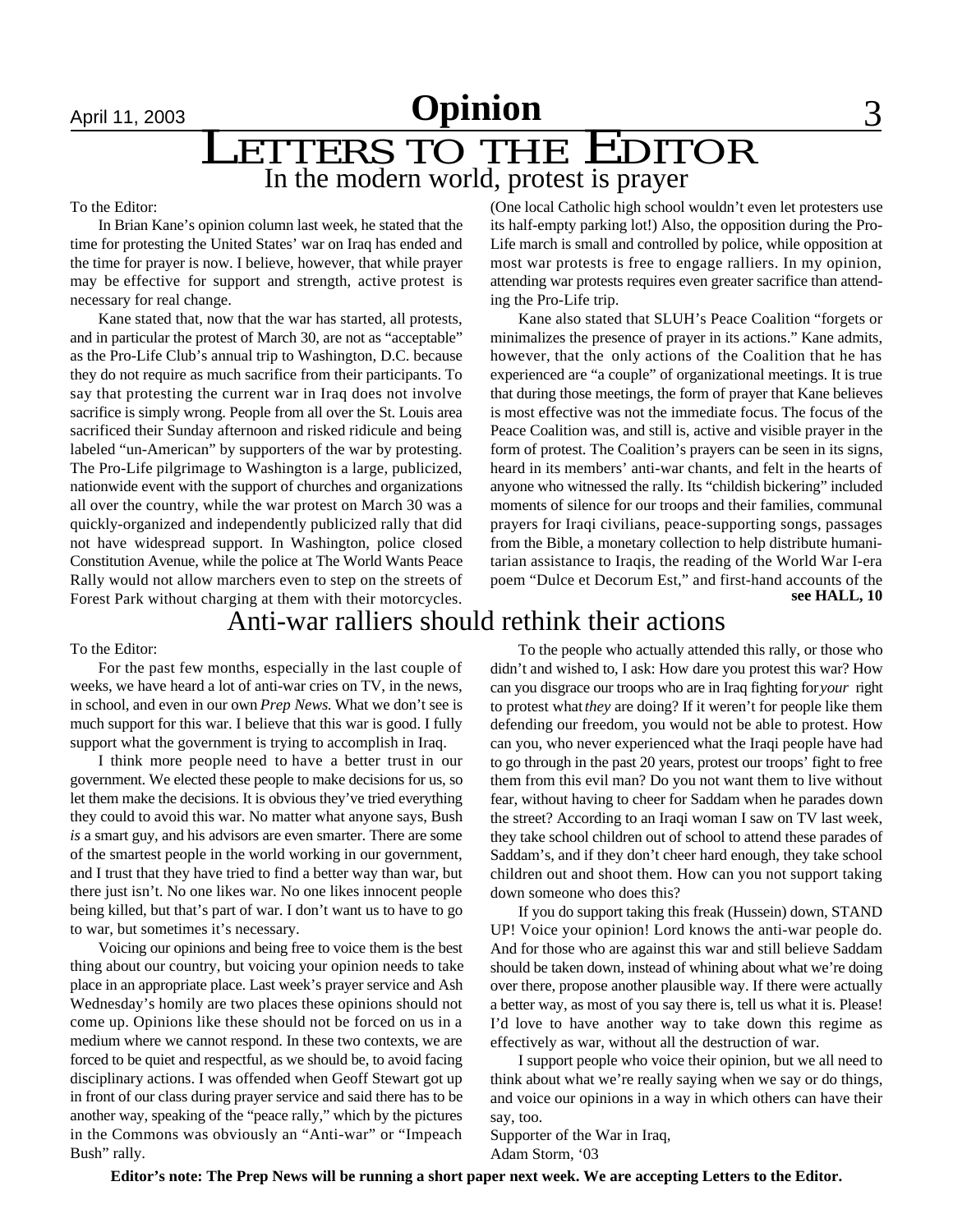# **A** 11, 2003

# Anti-war ralliers ignore support of Iraqi people for liberation LETTERS TO THE EDITOR

### To the Editor:

Week after week I am bombarded by letters in the *Prep News* filled with complaints about war. The hypocrispy of these recent anti-war rallies becomes more and more evident everyday.

This war is only happening to benefit the United States and/ or President Bush, according to war protesters. They say that they just want peace. Yet apparently their absence from their television sets due to their devotion to war protests has caused them to look past the most important opinions: the opinions of the Iraqi people. As the United States began liberating small towns and villages, the Iraqi people showed their extreme support for Operation Iraqi Freedom with their kindness to our troops and ecstatic joy for their liberation. Shouldn't the opinions of the people whose lives are going to change the most be the most important?

As a student from SLUH, I have been taught to draw parallels from other concepts I have learned. I see parallels between the war situation and the speaker that we had who spoke to us about drunk driving. He told us that if a couple of guys are bragging about getting drunk and driving and you don't say anything, "you are part of the problem." If the United Nations, and the world for that matter, just sit by and let Saddam Hussein continue to abuse the dignity of his people, they are "part of the problem." Be the cause of this war respect for human life, oil, elections, or the economy, I think that the world and Iraq would be a better place without Saddam Hussein in power.

Alan Dershowitz summed up my argument when he said that we should do something because "it is the right thing to do." We should not do good in fear of damnation or torture from a superior being; we should do it because it is the right thing to do, and I believe that the United States is doing the right thing.

Thank you for your time.

# Matt Leaders, '04 Students should support war in Iraq

### To the Editor:

In recent weeks, many groups have voiced their opposition to the conflict in Iraq. I am writing this letter to voice what I hope is the mindset of those that champion the cause of liberation for the people of Iraq.

Whether or not President Bush wants revenge or oil does not matter. Whether or not Saddam Hussein is a genocidal dictator does. Even if one believes that this war started for President Bush's personal reasons, one cannot deny that, when the war is over, Iraq will be free.

One cannot rightly deny that there are "certain, inalienable rights" that are universal. It is morally wrong by any standards that women and children be used as human shields. It is disgusting to see surrendering Iraqis blowing themselves up to take more Americans. When unarmed American POWs are persecuted, it can only be called inhumane. These deeds are ordered by Saddam Hussein. These deeds deny the rights of life, liberty, and the pursuit of happiness. I believe with all my heart that the world must intervene. I firmly believe that our allies should support our President's actions because we have supported them and would do it again.

Some 65 years ago, the whole world looked the other way while Hitler's Nazi Germany killed millions of people. One cannot deny that Saddam is murdering people in his "ethnic cleansing" campaigns or that he kills anyone who opposes him. When he took office, Saddam held a meeting of all the government officials in Iraq. Like Stalin and his purges, Saddam called out the names of some of the men in attendance. When those people stood, they were arrested and shot dead in the hallway right outside the door. He even filmed it.

As I was walking through our corridors last week I heard a student say, "Send our troops home." We cannot abandon the Iraqi people to their "president" again. In the first Gulf War, we

told the people of Iraq to rise up. Then we left them. When we pulled out, Kurds and Arab revolutionaries were murdered by the tens of thousands. We abandoned them to suffer the consequences of our actions. If we bring our troops home now, we not only kill more innocent Iraqis, but we give a victory to a man that represents evil in our world.

I also heard something deplorable and despicable: I heard, "All our soldiers deserve to die!" I am enraged that such a thing would be said. Millions of men and women have given their lives for you. How can you say that you would murder 250,000 heroes because they fight for freedom? At SLUH, in our masses, in our theology classes, and just in everyday talk, I have heard a lot about loving everyone, whether they are communists, fascists, Democrats, Republicans, Jesus, or Saddam. Why do some people love everyone, while others love everyone except the people who die for them? Shame on them.

It is sad that people cannot work together effectively to resolve their problems. No one should have to die so a Saddam, a Hitler, or a Stalin can have his way. I would have been overjoyed to see this conflict worked out peacefully. I will not be among the naïve that keep saying our leaders can sit back down and turn out another resolution. France made it clear that they would veto any resolution.

I will not drop to my knees and beg a murderer to stop. I will not say, "Please." This war is happening, and our troops are dying to secure freedom for a people half a world away. Now that this war has started, I will neither flinch nor waver and ask our government to call it off. I will not turn my back on my president. I will not turn my back to the people that have sworn to defend our country with their lives and to maintain the many freedoms we are so blessed with.

Ryan Tandler '05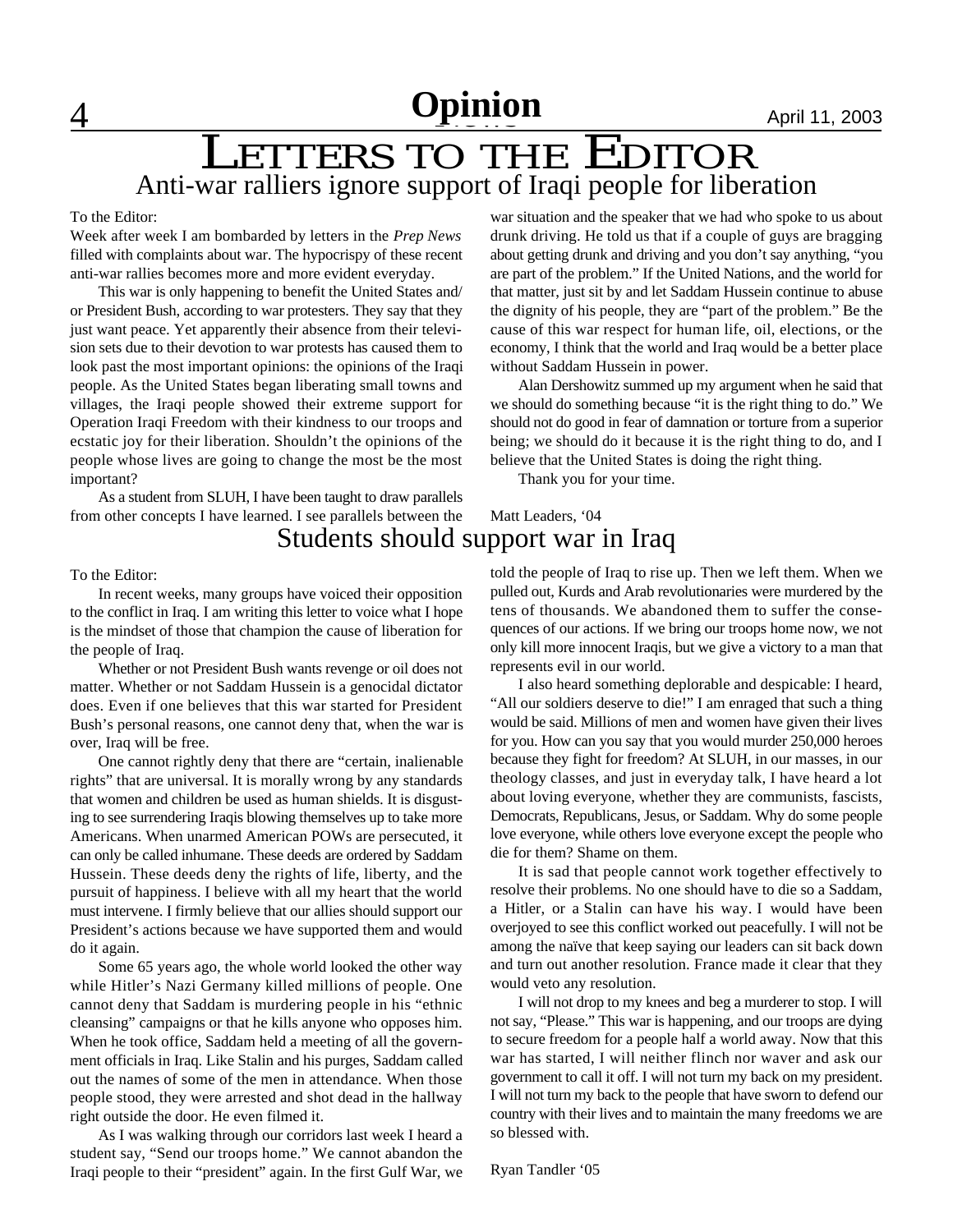# April 11, 2003 **Sports** 5 Basebills bash DeSoto, Cleveland Ro

## **John Schrank Reporter**

The Jr. Bills batted their way to victo-<br>ries last Friday and Saturday, beating he Jr. Bills batted their way to victo-DeSoto and Cleveland Military Academy, but foul weather kept them from playing other games against MICDS and DeSmet earlier in the week.

Friday afternoon's win at home over DeSoto featured the year's second dinger, a perfectly hit two-run shot over the left field wall by designated hitter David Records.

Records said he immediately knew that he "had hit it on the sweet spot" because he "couldn't even feel the ball."

The 400-foot HR by the DH gave him two RBIs and made the score 6-1, Jr. Bills.

On the mound for the first four innings was righty Rico Bertucci, who struck out six and allowed only three hits.

Unfortunatley, after he was through,

the relief had a rough time. Sophomore Matt Ikemeier pitched the fifth and allowed four hits and three runs, and Matt MacArthur pitched the sixth and allowed three runs. Fortunately, junior Jeff Milles struck out two in the seventh, and not a man made it to base before the third out. The Jr. Bills emerged victorious 9-6, with the win going to Bertucci.

Bertucci is 2-0 with a 1.17 ERA after six innings pitched.

Despite the six runs DeSoto posted in seven innings, the ScottRolenbills sent nine men safely across the plate in six. Generally, everyone in the lineup is highly capable at the plate, and the scorebook was marked by a multitude of hits from a multitude of players.

Tony Sneed threw Saturday's game against Cleveland—not the Major League Baseball team, but a local ROTC school. The Jr. Bills pounded them in an uneventful but well-played game by a 9-2 score.

As of last Monday, the Jr. Bills had scored 57 runs over the course of just six games, a number that would be even higher were it not for the ten-run rule. Their opponents, on the other hand, have only accumulated 15. That comes out to an average of 9.5 runs per game; the team has scored nearly four times as many runs as their adversaries.

These impressive numbers have not gone unnoticed by the *St. Louis Post-Dispatch*, which reported Monday that the Jr. Bills were ranked number two in the area, behind Jesuit rival DeSmet.

Things look good for the Jr. Bills. To see the score of last night's game against the hot Spartans, check out the Nightbeat; to see the score of a game that has yet to be played, try going to watch. There are plenty of seats, and such a fine team would really appreciate your support.

# Rollerbills fall to Ft. Zumwalt South, 6-1

## **Ryan DuBois Reporter**

**M** idway through the season, the Jr.<br>Bills' varsity in-line hockey team found themselves holding on to a solid, but by no means spectacular, 3-3 record. With plenty of games still left to move into playoff contention, the Rollerbills faced off against the Bulldogs of Fort Zumwalt South on Wednesday night hoping to pull themselves above .500.

The first half of the game was evensided in terms of scoring chances and overall performance. Despite the Bulldogs' mediocre 3-5 record, they ran a well-organized and structured offense, moving the puck with precision and caution. The Jr. Bills implemented a similar system, emphasizing puck control rather than fast-paced run-and-gun maneuvers to create opportunities. After nine minutes of scoreless play, a Bulldog forward, all alone in front of the Jr. Bills' net, took a pass across the slot and roofed the puck past Jr. Bills goaltender Luke Hogrebe.

Fort Zumwalt led 1-0 .

The Jr. Bills worked hard for the rest

of the half to tie the game, creating turnovers and scoring chances through strong forechecking. But it was the Bulldogs who would net the next goal, scoring late in the half on a low slapshot from the point that beat the Jr. Bills' goaltender fivehole.

The Jr. Bills quickly rebounded in the final seconds of the half. Chris Wojcicki, moving in on the Bulldogs'net on a 2-on-1 break, lured the Zumwalt defenseman towards the outer circle, and snapped a quick pass across the slot to Paul LaMartina. LaMartina fired the puck top shelf over the Zumwalt goalie to cut the Bulldogs' lead to one.

Although the Jr. Bills ended the first half trailing only 2-1, their initial success disappeared in the second half. Taking advantage of heavy traffic in front of the Jr. Bills' net, a Bulldog forward blasted a slap shot from the far boards past a screened Hogrebe to make it a 3-1 game.

Several minutes later, Zumwalt added a fourth goal on a booming slapshot from the top of the faceoff circle.

While the Jr. Bills had moved the puck fairly well during the first half, their coordination on both offense and defense began to unravel. The Jr. Bills routinely coughed up the puck and allowed Bulldog forwards to slip past their defense, creating dangerous opportunities for the opposition.

Fort Zumwalt stepped up their puckhandling performance a notch in the second half, adding to the Jr. Bills' problems. Working the puck around in the Jr. Bills' zone, the Bulldogs would wait patiently for an opportunity, then strike when they found an open man.

Fort Zumwalt tallied their fifth goal midway through the second half after one such instance of disciplined puck control.

With nine minutes remaining, Jr. Bills coach Sal LaMartina called a timeout to attempt to regroup the team. But the Jr. Bills were unable to turn things around, failing to convert on a two-man advantage several minutes later and surrendering a final goal late in the game.

The match ended in a 6-1 defeat for the Jr. Bills.

The Jr. Bills will take on Hazelwood West this Friday, 10 p.m., at All-American Sports Complex.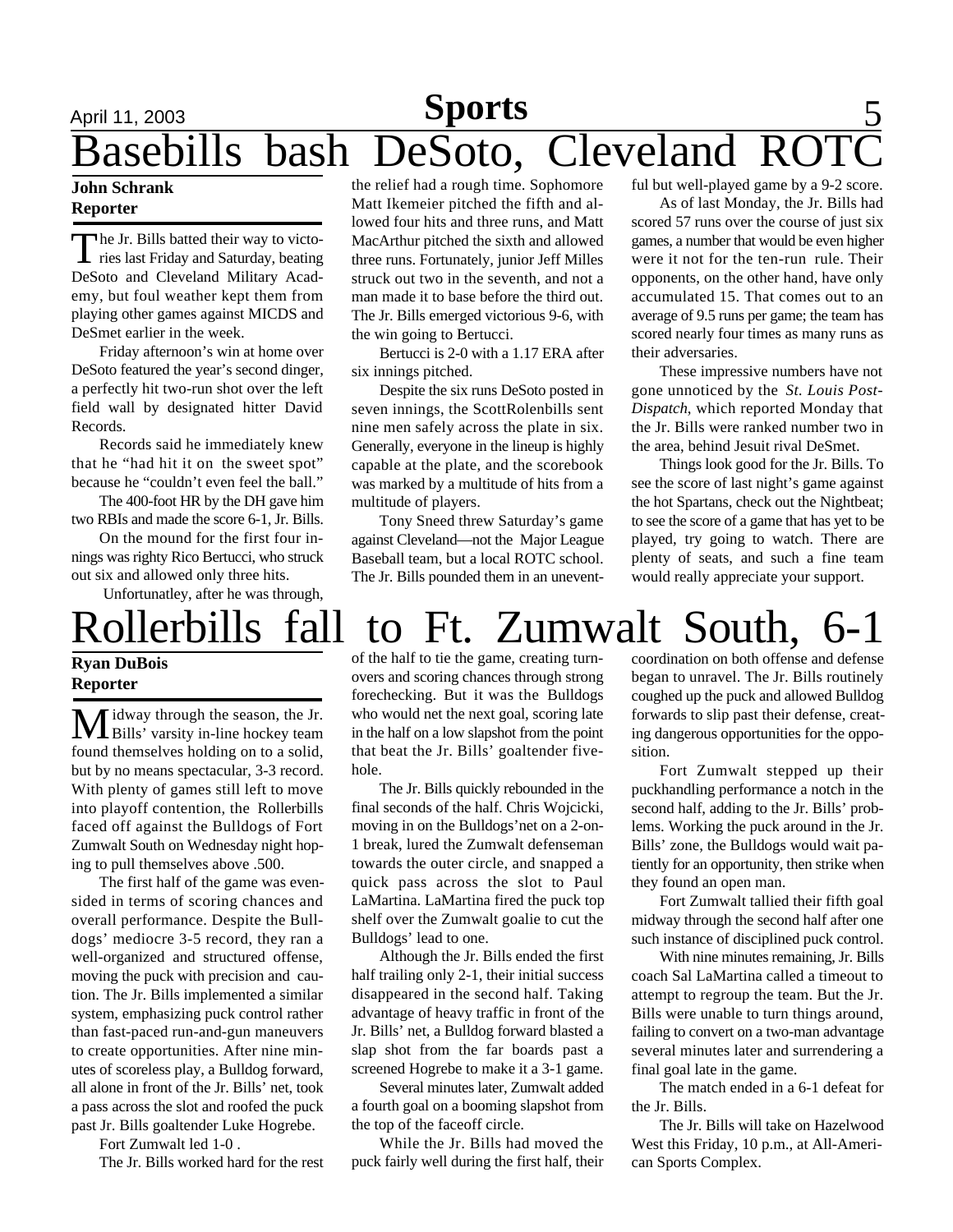# **6** 9 11, 2003 **Sports**

# acrosse runs and guns to two victories

## **Jim Fox Reporter**

This past week has been a positive<br>one for the Jr. Bills lacrosse team. his past week has been a positive Starting off the week with a 2-2 record, the team needed to string together some wins to get back over .500 and get some momentum going. With wins of 14-6 and 23-4 over Kirkwood and Blue Valley, respectively, that is precisely what they did.

Last Thursday, the Jr. Bills headed to Marshall field for a game under the lights. The game against Kirkwood was not the most meaningful as far as the playoffs are concerned, but the Laxbills were looking to get rid of some demons from the previous few days' slate of games.

The game got going quickly for the Jr. Bills' offense, which netted ten goals

in the first half. Through time of possession and taking advantage of several extra-man opportunities (similar to a hockey power play), the Jr. Bills' offense controlled the ball throughout much of the game.

At the other end of the field, the defense was able to withstand the fast-paced Kirkwood transition game. Early on, Kirkwood exploited the U. High defense through fast breaks, often leaving Kirkwood attackmen with wide open shots on the crease. Despite a few well-placed shots, junior goalie Ben Zaegel made several incredible saves to stop the Kirkwood advance. The defense found its footing in the transition game, and, with tenacious work to control ground balls, the team started speaking fluent lacrosse.

After the game, many players were very optimistic and were well pleased with the 14-6 victory.

# "We really came out strong and set a good pace," said middie John Belgeri. "Now that we are really starting to mesh

well, I think we have our best lacrosse ahead of us."

Saturday's game was also a non-conference game for the Jr. Bills. They faced Blue Valley West, who had driven in from Kansas City. The Jr. Bills were ready to massacre.

The offensive portion of the game served as target practice for the Laxbills, as they scored at will. Attackman Matt Hof led the way with seven goals, and fellow attackman Ryan Dugan added five more of his own.

After having played as well as they did the past two games, the Jr. Bills were looking forward to its big showdown with Rockhurst on Monday, but, unfortunately, it was rained out.

# Volleybills spike Chaminade in 15-2, 15-2 romp

## **Nick Engle Reporter**

This week, the Jr. Bills volleyball<br>team retained its crown as king of This week, the Jr. Bills volleyball the metro area volleyball fiefdom by traveling to Chaminade and dismantling the Flyers.

The Jr. Bills started off the first game by dominating an overmatched Chaminade team. With Brian Guntli and junior Andy Halaz serving, the team easily coasted out to a 7-2 lead and never looked back.

The Jr. Bills were relentless

against the Chaminade team. With sophomore Joe Guntli's serving, junior Greg Vollmer's hitting, and a block by Alex Lepp, the TQbills pushed the lead to 13- 2.

Chaminade's many unforced passing errors also aided the team in the first game.

Junior Andy Lowes polished off the masterpiece of the first game with two serves to clinch the win of 15-2.

The second game saw the Jr. Bills bust out their jump serves, and Chaminade could not compete. The Guntli brothers started the Jr. Bills off. Brian's jump serves baffled

Chaminade and Joe s m a s h e d down a Chaminade overpass. A hit by Halaz put the score at 6-1 and f o r c e d Chaminade to call a timeout. The Jr. Bills' barrage con-

tinued as the Guntlis' combined hitting

Then junior Sean Crotty subbed into the game as a server. He was greeted with jeers and heckling by the exactly six Chaminade fans present at the game. Their hostility rained down on Crotty, but the

efforts made the score 10-2.

heckling fell on deaf ears as Crotty continued to serve balls over the net. Joe Guntli's serves and a rare kill for junior Matt Huskey put the Chaminade team out of their misery by a final of 15-2.

The Jr. Bills showcased their solid serving, passing, and hitting in this obliteration of MCC rival Chaminade.

# ANNOUNCEMEI

Anyone interested in the Art Club: We will be having a meeting on Apr. 22 in the art gallery during activity period. We will be discussing the set up for the student end-of-the-year show and a possible field trip to the St. Louis Art Museum.

For Sale: 1995 Nissan Altima Forest green exterior with tan cloth seats Sunroof, CD Player, power windows, and locks Manual 5-speed transmission MUST SELL FAST! Contact Derek Winters in homeroom M122

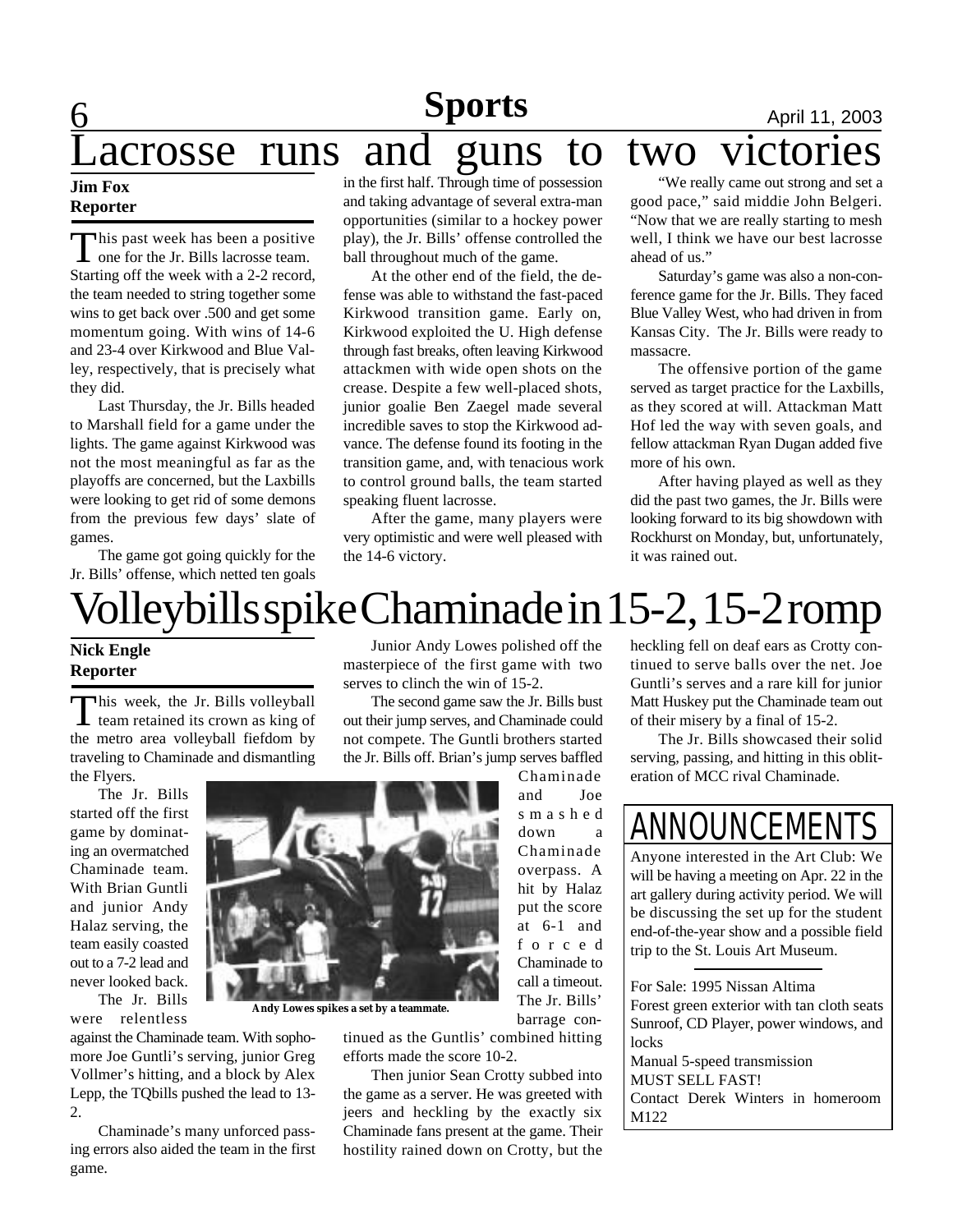# April 11, 2003 **News** 11, 2003 Trackbills take 5th at U. City, 2nd at All-Catholic **Sports**

## **Matt Killiany Reporter**

L ast Saturday, the Trackbills traveled to the three-year-old track at University City to compete in the U. City Invitational. Early in the meet, the Jr. Bills had to scratch their entries from several events due to a scheduling conflict with several juniors' taking the SAT. In spite of this setback, the team managed to finish fifth of 14 teams on the varsity level and second of 15 teams on the JV level. Late in the meet, the remaining Jr. Bills gathered and formed a rabid cheering section to encourage the remaining runners. Timeless classics, such as "the roller coaster" and "the wave," were instrumental in motivating the athletes.

On the JV team, a strong core of distance runners led the way. The team placed first in the 3200-meter relay, first in the 1600 (sophomore Alex Muntges, 4:54), first and second in the 800 (junior Chris Arb, 2:12; junior Paul Nappier, 2:13), and second and third in the 3200 (sophomore Danny Meier, 10:47; fresh-

# Golfbills birdie, bogey, end up par

## **Pat Neuner Reporter**

**O**n Tuesday, the Golfbills played their<br>they teed off against Vianney. After inin Tuesday, the Golfbills played their fourth match of the season when tially travelling to Riverside in Fenton, coach Greg Bantle learned that the Griffins had the match scheduled for Westborough Country Club, and the team had to jump back in their cars to get to the country club in Webster Groves.

The weather for the match was downright brutal. It had been raining off and on for the past three days, making the ground very wet and soft. It was 40 degrees, and there was a steady wind as well as some sporadic rain. The weather made conditions for both teams very tough as most players fought numbness in their hands. As a result of the tough conditions, the usually tame Westborough played a much man Ben Murphy-Baum, 10:55).

Freshman Chris Hoffman placed second in both the discus and shotput. Freshman Jason Esslinger placed third in the high jump and fifth in the long jump to help the overall team effort.

For the varsity squad, a balanced attack led to the high team placement. Kevin Crean was second in the 1600 (4:31) and fourth in the 800 (2:02). Crean's time was good enough to get him the new SLUH meet record in the 1600, formerly held by alum Tom O'Brien, but he was beaten by Ladue's Dan Hedgecock. Junior John Oliver also ran a personal best 4:37 in the 1600 for fourth place. Thomas Moore and junior Steve Nagel placed fourth and sixth, respectively, in the 400, separated by only .05 seconds. Peter Allen ran to a third place finish in the 110 hurdles (16:59). Tim Steitz won again in the high jump, clearing 6'0". He also placed sixth in the triple jump with a jump of 38'1". The team performance would bode well for the upcoming All-Catholic Meet.

Tuesday and Wednesday after school,

more difficult course than usual.

Sophomore Kyle Ortmann led the Jr. Bills with a 40, and juniors Pat Neuner and Matt Koch were only one shot behind at 41. Mike Dougherty, Zach Schmitt, and Pat Ostapowicz all helped the Jr. Bills with rounds in the low forties. These scores were not bad considering the conditions, and the Jr. Bills rolled to a victory over the Griffins to improve their dual match mark to 3-1.

On Wednesday, the Jr. Bills traveled again to Glen Echo Country Club where earlier this season they had lost to MCC rival CBC. This time, the Slicebills could not muster up enough good play to overcome a very good DeSmet team on a windy afternoon. Ortmann medalled for the Jr. Bills for the second time this week. The Jr. Bills fell to 3-2 on the season.

 Next Thursday is the MCC Tournament at Stonewolf.

the varsity team journeyed to the beautiful municipality of Kirkwood to compete in the All-Catholic Meet at Vianney. The team performed admirably, placing third of ten teams, falling just short of second place. Most notable was Crean's performance, who placed first in both the 1600 (4:38) and 800 (2:01), despite having to wear sprinting spikes for the 1600. Crean also anchored the 3200-meter relay team in their victory. The team placed second in both the 800-meter relay and the 1600 meter relay. Overall, the team earned points in all relay events. Steitz continued to power past the competition, winning the high jump with a jump of  $6'0$ ".

The team has plenty to look forward to in the upcoming week. Today, after school in the stadium, the freshmen have a meet against MCC foes CBC, Chaminade, and DeSmet. Monday, the team travels to DeSmet to face the Spartans and CBC. Tuesday is the Freshman-Sophomore Hazelwood West Relays. Wednesday is the Webster Invitational at Hixson Jr. High.

TENNIS UPDATE



**Number one Pat Reich makes a return ground shot against his CBC opponent on Wednesday evening. Reich lost 1-6, 0-6.**

Monday afternoon the Tennisbills faced Althoff at Althoff and lost 5-4. Its match Tuesday versus MICDS was cancelled due to rain. On Wednesday, the Jr. Bills defeated CBC 6-1 at Dwight Davis Tennis Center in Forest Park. They face Parkway West today at 4:00 p.m. at Dwight Davis.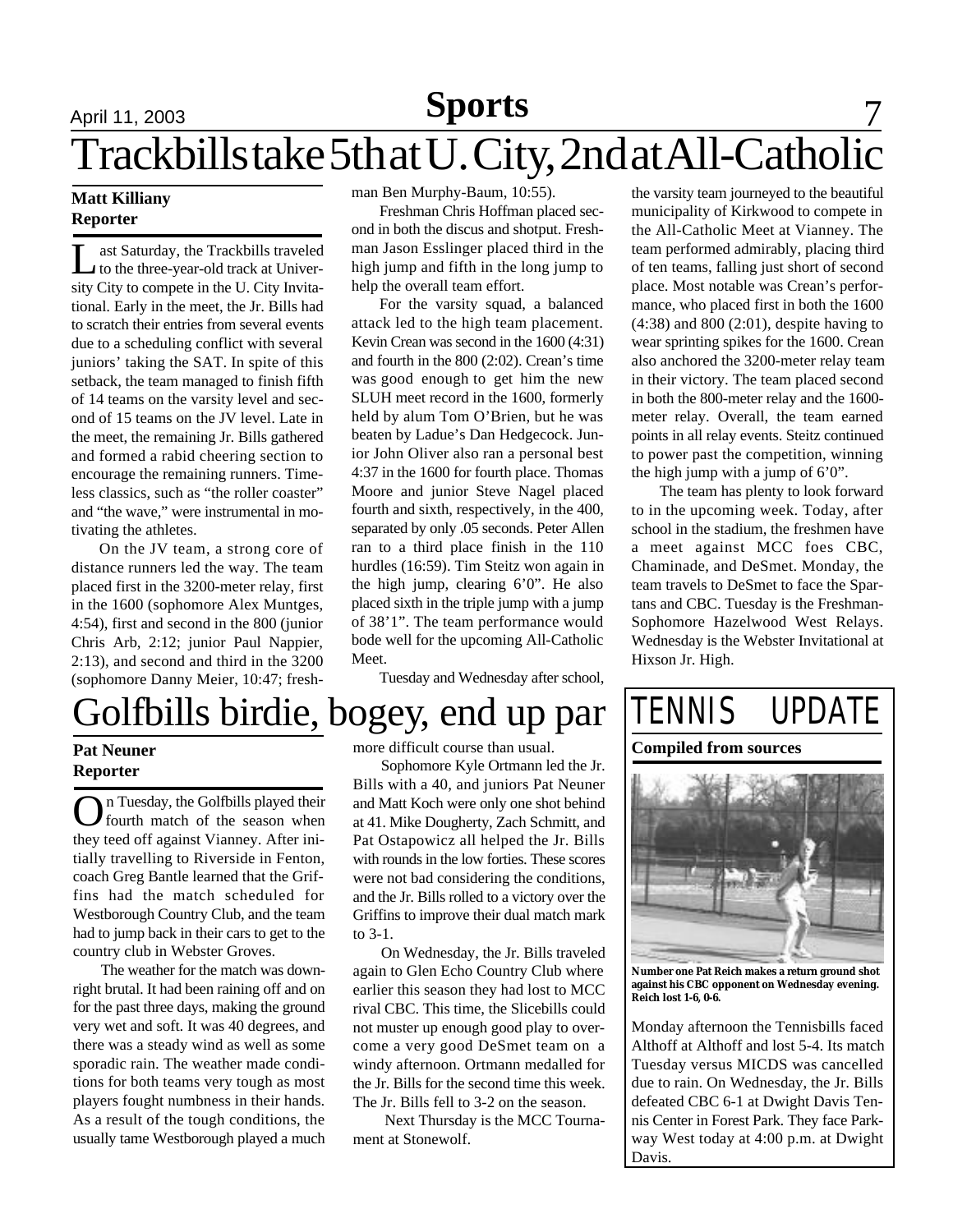# **8** April 11, 2003 VISION

The funds for the project, and for all of Vision 2000, do not come from the school's operating budget. Instead, they come from fundraising specifically for Vision 2000.

However, Hellman said that he is not sure of the cost of the project yet because the school and the Science Center "don't have the bids in; we've developed a bid list."

A bid list is a compilation of qualified contractors who the architect and owners believe "can do the work in a quality fashion at a competitive price," said Hellman. The bid list has been sent to five

local contractors that fit the criteria. Hellman anticipates they will return the bids with an estimate of the total cost by late April. Then a committee composed of representatives from both SLUH and the Science Center will evaluate the bids and choose a contractor.

The driveway will not be a public roadway; it will be on private property.

Since the entrance will not be on the school's property, the school and the Science Center have worked out an arrangement so that the school may still use it.

Sweeney said, "The entrance is taking the form of an easement because the entrance is entirely on their property, and so we have a perpetual easement to use that entrance as our own."

Sweeney explained, "An easement is like permission to use their property, permission to come on their property. So we're granted the right to use that driveway as long as we're in existence."

The drive will be a four-lane driveway with two in-bound and two out-bound lanes along the western edge of the football field. Each lane will stretch 12 feet in width. A nine-foot-wide grass median with

(from 1) light poles will run down the center of the lanes. In addition, trees will line the east and west sides of the drive. There will be a three-way stop sign on Oakland at the entrance.

> Vision 2000 is the series of projects which will add the Boulevard Entrance, a parking garage, a new Student Life Center, a new soccer field, a new regulation distance track, a new baseball field, two practice fields, and tennis courts. It will expand the campus to the south and the southwest.

> In effect, Vision 2000 will relocate the center of the campus from the upper

congested before and after school. The four lanes will relieve some of that congestion.

Also, the driveway will allow students to cut through from Oakland to Berthold without having to go further down to Macklind. Sweeney said another benefit would be the aesthetics.

"It would define our campus a lot more since we'll have some very nice signage at the entrance," he said. The entrance will showcase a masonry monument sign that boldly displays the school's name. The school will also replace the chain link fence between the field and the

Science Center with a wrought iron fence like the one on Oakland.

In addition to the driveway, the school plans to regrade the PE field in order to fix its c on s i de r a bl e crown and to widen it. The field will also receive new grass and fertilizer. With the field widened, the freshman

**Artist's rendering of the proposed road between SLUH and the Science Center.**

field to the south end of the theater. In the future, students will be dropped off at a circle driveway in front of the theater. The campus will stretch south to the new fields, north and east to the school, east to the Student Life Center, and west to the parking garage.

The Boulevard Entrance will give the school a formal entrance, which, Hellman said, it lacks at this point. Also, it will set the stage for the parking garage, which will be the second project of Vision 2000, located at Berthold and East, and was planned to begin construction in 2005. The Boulevard Entrance will help move traffic to the new garage, so the school can tear up the south parking lot in order to continue with Vision 2000. The south lot will remain open until the garage is constructed.

Currently, the west parking lot, where pick-up and drop-off takes place, is heavily

football team will begin to hold practices on it.

In addition, the school will create a new weight room in the basement. The cost of the project "depends," said Sweeney, on how the heating and ventilation work out in the room.

"We don't think (it will cost) any more than \$100,000," he said.

The construction of the weight room is part of the renovation of the basement, which took place in the summer of 2001. But the school ran out of time and money for the project, said Sweeney.

Vision 2000 has been slowed by the economy, but it continues nonetheless.

Said Sweeney, "We're pretty certain we can complete the parking garage and the new fields by 2006. The Student Life Center—we're not there, and originally it was scheduled for the '08-'09 time frame, but we don't think that's possible yet."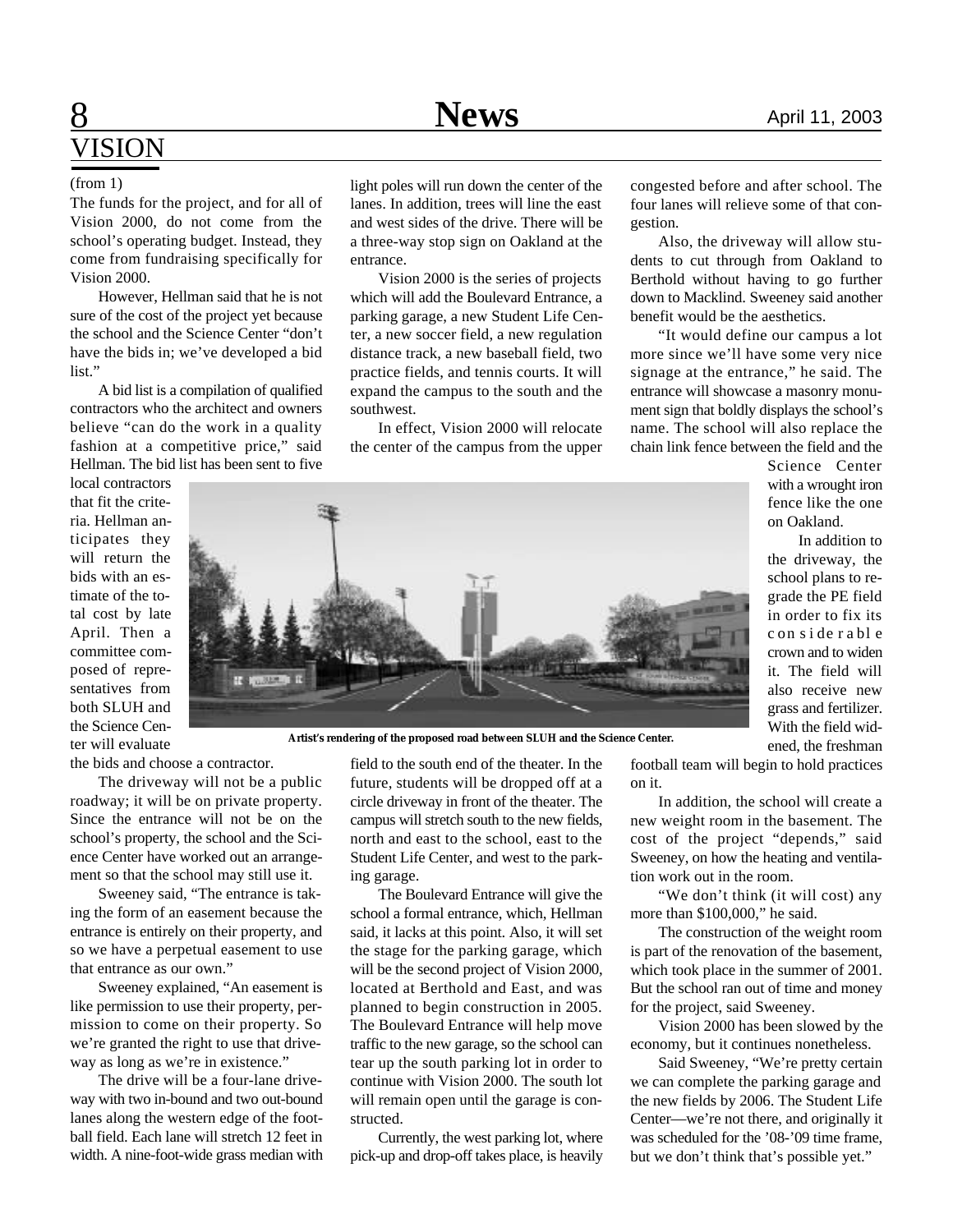# April 11, 2003 **News** 9

# ELECTION

### (from 1)

Speeches for the officers were held on Monday. This year, STUCO made an effort to keep speeches in good taste by making candidates submit an outline before their speech.

"I tried to make sure that speeches were appropriate," said STUCO moderator Brock Kesterson. "Last year some people approached it in an innapropriate way." He added, "Does this mean that there isn't any fun? No."

Despite the attempts to make speeches more appropriate, Croghan was booed by members of the audience for his critical remarks about this year's STUCO.

"I said there were some things that could have been changed," said Croghan of his speech. When he made his remarks, members of this year's STUCO booed him, and some audience members followed suit.

# LATINFEST

### (from 2)

Team Certamen consists of a Latin teacher asking two teams of four people 15 questions worth ten points each. If a team answers the question correctly, the team has the chance to answer two bonus five-point questions, usually relating to the original question.

Three teams from SLUH participated: the freshman, sophomore, and varsity "Dream Teams." The freshman and sophomore teams each received a bye the first round. The freshmen lost in the second round to Pembroke Hill High School.

McConaghy said, "The bye in the first round, though at first glance an advantage, really hurt them because the other team (Pembroke Hill from Kansas City) had that extra round of practice. They were on top of their game."

The sophomore team was prepared to face Oak Park in the second round, but the opponent never came. The sophomores went into the semifinals without having played a single team. SLUH trounced Pembroke in the semifinals 255-20. They then faced DeSmet in the finals and shut them out 145-0.

Overall, the sophomores outscored their competitors 500 to 20. The extremely

Most students felt the speeches were more serious this year than they expected. "They were toned down a bit," said one student. "You know, a little on the serious side."

After the speeches, a whopping 85% of juniors cast votes, despite only an estimated 70-80 students attending the speeches out of 253.

After the votes were tallied, John Block, Mudd, and Economon came out on top.

"Based on the three guys we've got now, I'm extremely excited," said Kesterson.

Block has been a STUCO member for the past three years. "He's seen what's worked and seen what doesn't work," said Kesterson of Block's experience.

Block sees his job as to "continue keeping things organized and keeping meetings on task."

"I want to commit to doing things and

knowledgeable Matt Winkler declared, "When it came down to the tenth question, DeSmet knew they had lost."

Team captain Charles Ullman said, "We were very quick. I'm very proud of our overall effort."

The varsity team beat Rockbridge High School from Columbia; they then defeated Lincoln College Prep from Kansas City, but could not overtake Pembroke Hill School in the semifinals.

Said mythlete Joe Nagel, "We tried our hardest. I'm sad we didn't win, but I'm very proud of the sophomores and the ridiculous amount of (personal) trophies get those things done," said Block.

Mudd will be helping Block as vice president. "The most important element (of my job) is assisting (Block) in any way I can," said Mudd. "He has a lot of responsibilities."

Although STUCO is attempting to move toward seriousness, the officers view social events as their primary focus.

"STUCO is a big facet of giving guys things to do outside of school," said Block.

Mudd echoed Block: "STUCO organizes the student body and gives a lot of support to our various sports teams."

Economon added, "We're representing SLUH. The better example we show, the better it shines on our class."

Block stressed, "STUCO's move toward seriousness is not an effort to limit fun."

Finals for the commissioners will be held Monday.

## we won."

Every freshman on the team won some sort of personal award. Those who scored the highest in the Missouri State Tests in grammar, vocabulary, reading comprehension, mythology, and history and culture won personal trophies. The whole group won 15 trophies, 24 medals, and 24 certificates of honor. In grammar and vocabulary, the freshmen swept the top five spots in the state.

Tychonievich summed up the day, saying, "It was a good day, and I was happy that so many students took a day off to study Latin and have some fun."

# MOM PROM

Last Friday, the seniors and their mothers took an evening off of their normally-scheduled activities and danced the night away at the Two Hearts Banquet Center in South County. The evening began with mass said by President Paul Sheridan, S.J., followed by dinner. Providing tunes for the event was one of counselor Dave Moulden's many bands, Squirrel. Pictured are John Boland and his mother Renee´.

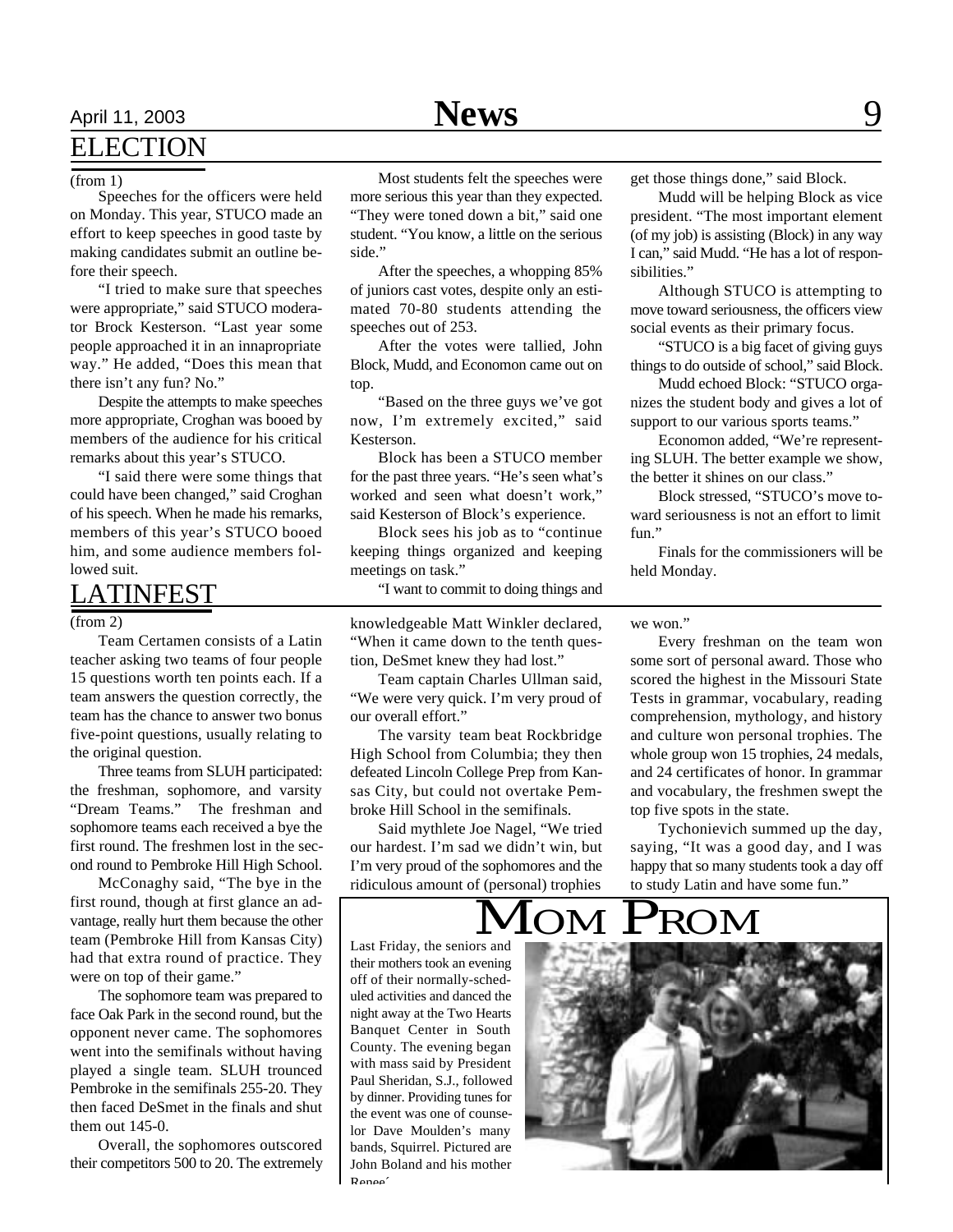# 10 **News** April 11, 2003 *Filthy Rich* promises murder, intrigue

## **J.R. Strzelec Reporter**

C orruption, murder, and intrigue abound in George F. Walker's *Filthy Rich*, opening tonight in the SLUH theatre. Unsuccessful writer Tyrone Power (named after the classic film star and played by senior J.R. Strzelec) finds himself drawn into a world inhabited by femme fatales, gangsters, and politicians who will stop at nothing to achieve their ambitions.

Living in his wreck of an office and getting drunk as often as possible, Power is approached by the socialite Scott sisters, Anne (St. Joe junior Caitlin Budny) and Susan (Rosati-Kain freshman Melody Federer). The sisters are looking for Michael Harrison, a mayoral candidate and family friend who has gone missing. Power, who has long since given up on the world, turns them down and tries to go on

# HALL

atrocities of war from an American veteran. Kane cited two obscene signs from footage of a New York City protest and a quote from one SLUH student as examples of "baseless and irresponsible" actions by anti-war protesters, and he is correct; "petty personal insults" do not lead to progress. However, those signs and that single student's opinion do not represent the majority of anti-war protesters; Kane only cited the extreme examples. The "problem" Kane identified exists, but to use those limited examples to categorize the large, growing anti-war movement in America is callow and unfair.

Prayer without action is not prayer. God gives each person the intelligence to form his or her own opinions of right and wrong and the free will to voice those opinions. Prayer, to those who believe in it, is necessary and does provide a basis for action. But without that action, prayer is futile. To pray for peace but not to actively work for peace is devastatingly hypocritical. Protesting war at public rallies is one of the most important and

with his life, writing the same novel he has been writing for 15 years.

Power is then approached by a detective, Stackhouse (junior James Erler), who is also looking for Harrison. Stackhouse reveals that the would-be mayor has been working closely with a former friend of Power's, Fred Whittacker (senior Joe Nagel), and that Whittacker is also missing.

Meanwhile, Power has been enduring the harassments of a youth named Jamie (senior Brandon Bieber), a delivery boy/janitor/student who is drawn to the idea of knowing a real-life private eye. When Jamie learns of the Harrison situation, he makes it his goal to draw in Power and solve the case *á la* Sam Spade.

The Scott sisters and Stackhouse are not the only ones looking for Harrison and Whittacker. Gangster Henry Duvall (senior Dan Riley) is also seeking the missing pair, making it apparent that both men are in mortal danger.

(from 3) effective ways to show support for a cause, influence politicians, and educate fellow citizens. Boycotts and marches gave the Civil Rights movement in this country the attention and strength it needed in order to cause change. Constant protests in the late 1960s, along with the help of the media, drew the attention of Washington and helped end the Vietnam War. Without physically and vocally making known one's beliefs, the government will not see the need for change. God may hear the prayers in your heart, but the White House only hears the prayers in your voice. The louder it is, the more pressure we put on the government to end the war's suffering and preserve the dignity of all human beings. Tell the Iraqi civilians who will die tonight from our bombs that you are praying for them, and see how much hope you give them. If you love the freedom America allows, hate the death and pain America is causing others in your name; if you have genuine compassion for all human beings, then you will care enough to protest.

Scream anti-war chants until your

Putting on *Filthy Rich* provided many challenges, not only to the performers, but also to the tech crew. Though the play has only one set, Power's office, the technical wizardry of the script called for innovations surpassing those in previous productions.

Junior Ted Makarewicz, who is serving as props master for the show, said, "It's amazing to see the stage at the beginning of the show (and) then at the end of the show and know that it'll all be back like the beginning again the next day."

Director Kathryn Whitaker says that the play "parodies film-noir while at the same time revealing Walker's love of the genre. Though several of the characters are noir stereotypes, they are written with a depth that surpasses many of their film counterparts."

*Filthy Rich* runs tonight through Sunday at 7:30 in the theatre. Seating is on a first-come, first-served basis and is limited.

vocal chords tear, write letters to Congress, march in the streets, be noticed, and you will give the Iraqis hope, and, just maybe, President Bush will listen. More than ever, the time for protest is now.

Charlie Hall, '04

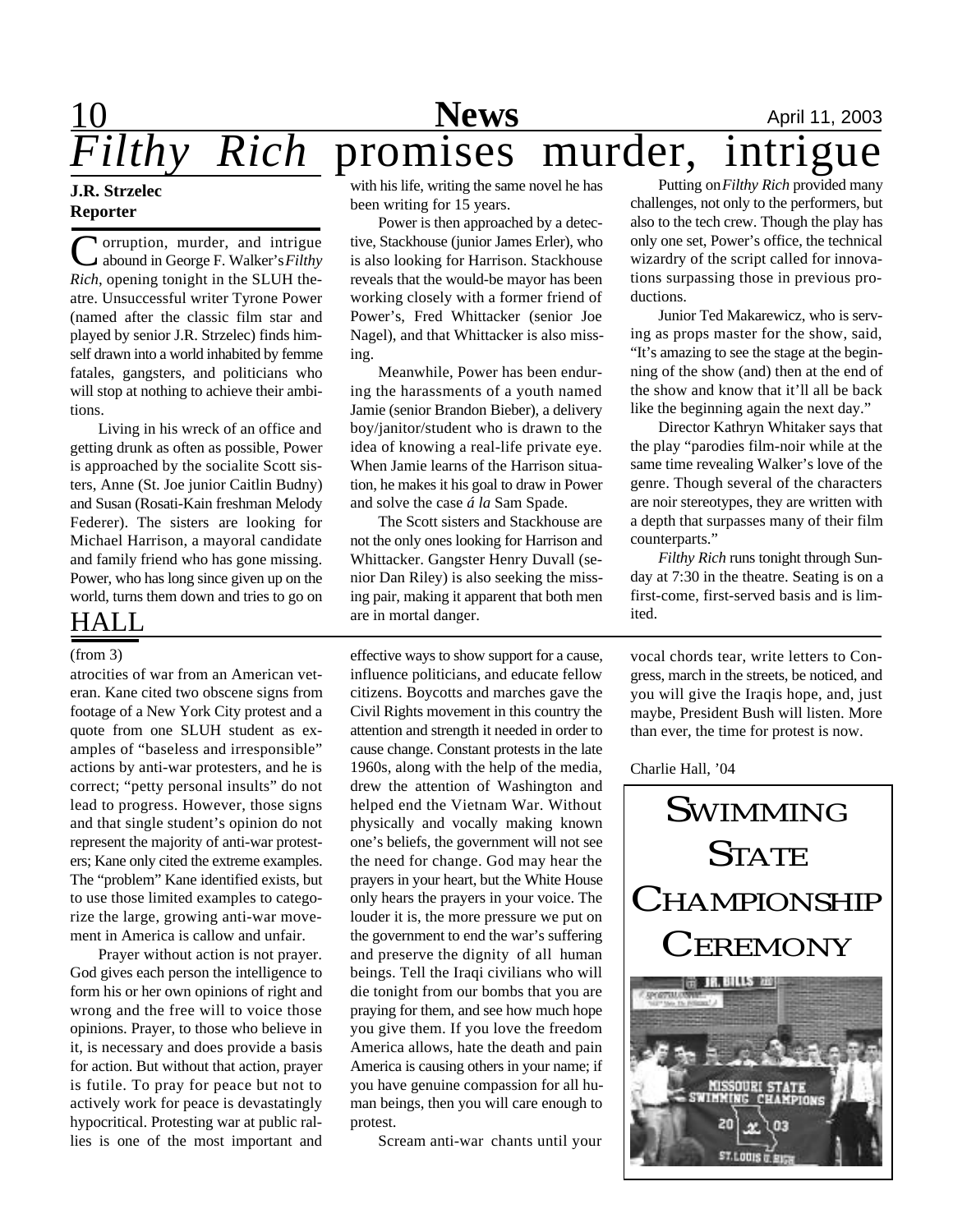# April 11, 2003 **Next Relative** 11 A view from home: Herzberg, '95, in Iraq **Feature**

## **Patrick Meek Core Staff**

Eight years ago Paul Herzberg, a member of the class of 1995, walked the same hallways that every student walks today. He played the same sports that students play today. However, today Paul Herzberg is in a place where few can imagine being. He is currently in southern Iraq fighting in support of Operation Iraqi Freedom.

This past winter, Herzberg, stationed with the 2nd Marine Corps Division of Camp Lejeune, N. C., was ordered to be ready to deploy for the impending conflict in the Gulf. Herzberg, a recently-promoted first lieutenant in charge of operational logistics, and his division departed for southern Kuwait on Feb. 7.

Since arriving in the Middle East, Herzberg has been able to remain in sporadic contact with his wife, Sandra, and his mother, Ginny. The last time he spoke with either his mother or wife was on March 7, when Herzberg was allowed to call them. Unfortunately, the conversation ended after only thirty seconds when the connection was lost.

"Those were the longest (30 seconds) ever," said Mrs. Herzberg.

Herzberg said in that phone call and a letter he wrote that same day, which the Herzbergs received last week, that he was at that time "in the middle of the desert." He also said that the "weather was pleasantly nice." Unfortunately, he could not divulge more about where he was because of operational security.

According to CNN, the 2nd Division is currently in central Iraq, moving up the Tigris River in order to quell pockets of resistence and gradually making its way to the capital city of Baghdad.

Before Herzberg left for southern Kuwait, he asked his mother to look after his new wife while he was away. Herzberg and Sandra, who is orginally from Switzerland, were married on April 27, 2002, in his wife's homeland. Herzberg had feared that being all alone on a military base in a new country during a time of war would not be especially easy. As a result of this request, Herzberg's wife moved from North Carolina to Waterloo, Ill., where his mother lives.

"She is holding up really well with it all," said Herzberg's mother of Sandra. "She is very strong."

Said Sandra, "Being a wife of a military officer is an experience. You don't know anyone. Because he is an officer, everything is very formal. You have to go to dinners with higher ranking officials. You must be flexible because you move all the time."

Herzberg's wife and his mother have been monitoring the war constantly since his departure.

"We watch the news morning, noon, and night," said Mrs. Herzberg.

"I have no idea what is going on over there; all I know is what everyone else sees on TV. I don't have any extra information," said Sandra.

In an effort to follow the war more closely, Mrs. Herzberg brought a television to work which she has constantly tuned in to

MSNBC or Fox News.

While a student at SLUH, Herzberg excelled at wrestling and football. He also developed strong relationships with several faculty members.

"He was a fellow who really worked hard and was an overachiever," said Spanish teacher Dick Hadel, S.J. "He worked beyond the full extent in his abilities by giving it everything."

"Paul loved the U. High and still does," said his mother. "He still remains in constant contact with his friends from there."

Following SLUH, Herzberg went on to the United States Merchant Marine Academy, where he went in order to play football. The United States Merchant Marine Academy is a government-run military academy, similar to the United States Military Academy and the United States Naval Academy. The purpose of this institution, according to its mission statement, is "to educate and graduate professional officers and leaders of...the United States in our Armed Forces and Merchant Marine."

Following his four years at the Academy, Herzberg decided to join the U.S. Marine Corps.

"I still don't know why he joined (the Marine Corps)," said his mother with an uneasy laugh. "But I think he was strongly influenced by the man who at the time was the superintendent of the Merchant Marine Academy, who was from the Marine Corps."

Luckily for Herzberg and the rest of his family, support from the community and friends has been abundant. Several mothers of his SLUH classmates have called Mrs. Herzberg to offer support; others have written letters to Paul.

"(The girls in) a local Girl Scout troop have all written him letters," said his mother.

Even with such support, Mrs. Herzberg remains concerned.

"I am very worried about the way that things are going over there (with the suicide bombings)," said Mrs. Herzberg. "I hope he doesn't let his guard down."

Mrs. Herzberg is also slightly unsettled by the anti-war protests that having been going on around the country and the world: "I am happy that these people can protest, but I feel like we are sending a bad message to the boys over there," she said. "I hope we continue to see that the Iraqi people are happy to be liberated to show that this does have a purpose."

Added Sandra, "I know what the people in Europe are thinking and protesting over. They do not get the whole picture over there because all of the news over there is liberal. Because all the governments over there are liberal they only get liberal news. Over here we get both sides of the argument, the left and the right, so it's just stupid to be protesting. It is one thing to be protesting against war, but it is another thing not to support your president and the troops," she flatly stated.

Sophomore Matt Herzberg, Paul's nephew, also worries for him.

"I am scared for him," said Matt. "But he is trying to keep us safe, and trying to do what is best."

The last time Herzberg has been able to talk to his uncle was right before Herzberg left for Kuwait. Since then he has been